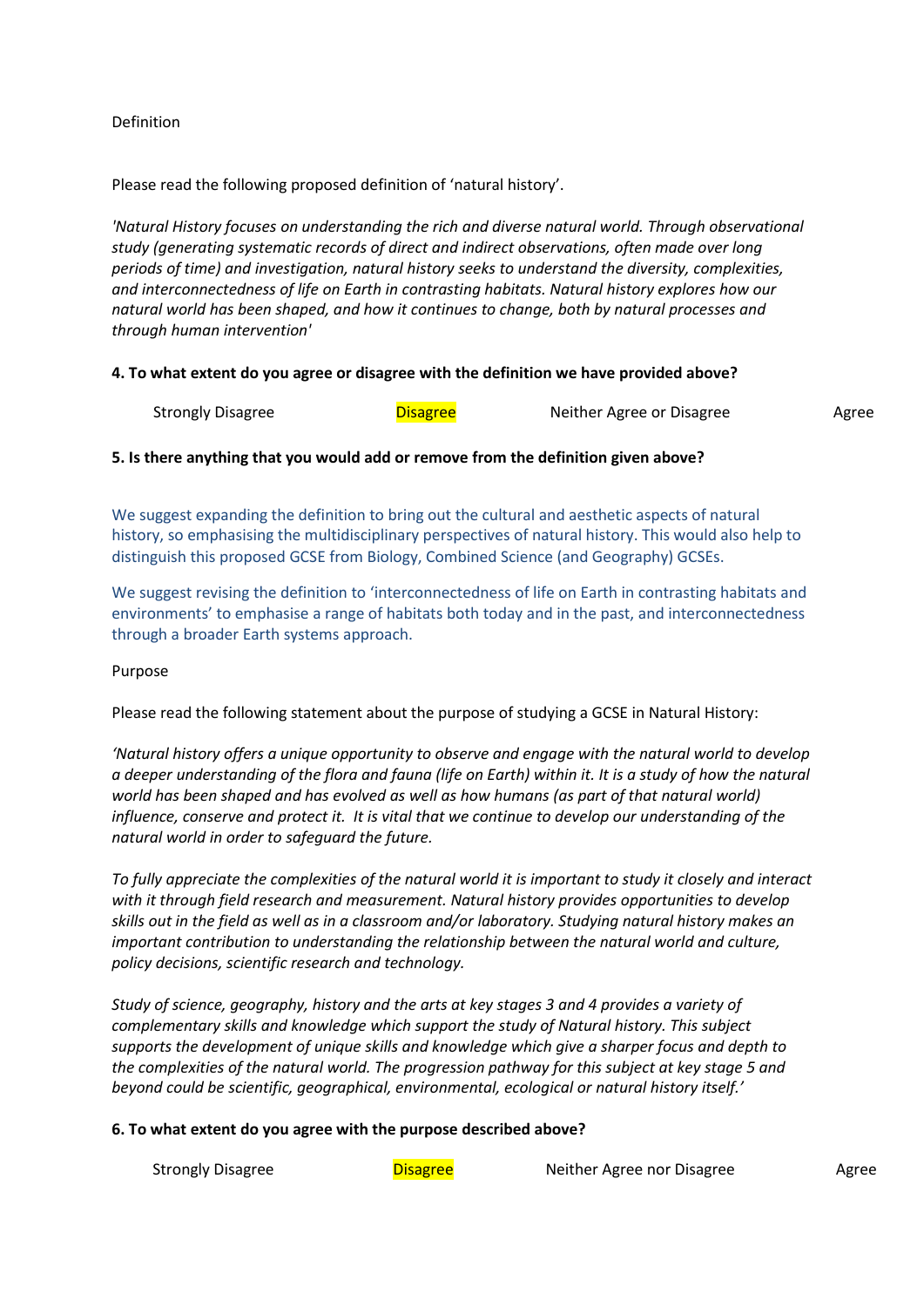## **7. What other purpose/s might a GCSE in Natural History serve?**

Whilst we welcome OCR's initiative that 'aims to offer young people the opportunity to engage with nature, as well as give environmental issues more prominence in the curriculum', it is difficult to see how the broad purpose matches up with definition and with the proposed content areas. The content areas appear to have a strong focus on environmental management and sustainability (the expansive Theme 4 in particular) and less on 'an important contribution to understanding the relationship between the natural world and culture, policy decisions…..'.

It would be helpful to understand the starting points underpinning the purpose of this proposed GCSE from OCR's perspective, and how these thread through the proposed content and skills. We anticipate these starting points include responding to young people's concerns about the climate crisis, biodiversity loss, health and wellbeing; and we recognise the urgency in equipping young people to respond to these.

We suggest expanding the purpose to 'it is important to study it closely and interact with it through field-based research questions that involve observation, measurement and hypothesis testing'.

We suggest revising to 'This subject supports the development of pertinent skills and knowledge.....'.

We agree intrinsically that the 'study of science, geography, history and the arts at key stages 3 and 4 provides a variety of complementary skills and knowledge which support the study of Natural history' but we note the realities of curriculum and timetable pressures, likely lack of teacher confidence, experience and expertise, diversity and equality issues, and school locations would make this proposed GCSE available as an option to only a limited and privileged few. We suggest that engaging the full and diverse range of schools and their students will be the major challenge and that supporting disadvantaged schools, both primary and secondary, to provide curriculum and curriculum enrichment experiences in the lead up to GCSE option choices will be important. Targeted teacher professional development alongside partnerships with local field study providers, museums etc. to make the most of the numerous learning and engagement possibilities in local urban as well as rural settings, will be key to the success of this proposed GCSE within the wider curriculum and qualifications ecosystem.

We emphasise the importance of securing a progression route both into the proposed GCSE and leading from it. It would be interesting to consider making links with children's learning in primary education by offering a curriculum in Natural History at KS3 where the cultural aspects of poetry, art and music complement the science aspects.

It would be helpful to have further information on the post 16 progression pathway for this proposed GCSE. We can appreciate the diverse options available for students with Combined Science, Biology (and Geography) alongside Natural History but would welcome further information on existing or planned pathways for Natural History in its own right. *(note: T levels in Agriculture, Land Management and Production in 2023, and in Cultural Heritage and Visitor Attractions also in 2023)*

When considering the post 16 progression pathway, we are now suggesting that this course may well be better suited as a one year post 16 course as part of a broader curriculum offering. There are logistical advantages of working with smaller groups, and supporting individual students with their own extended investigations which should be a feature of such a course. We believe post 16 students will be a stronger position to bring together their learning synoptically from the different strands which studying natural history presents.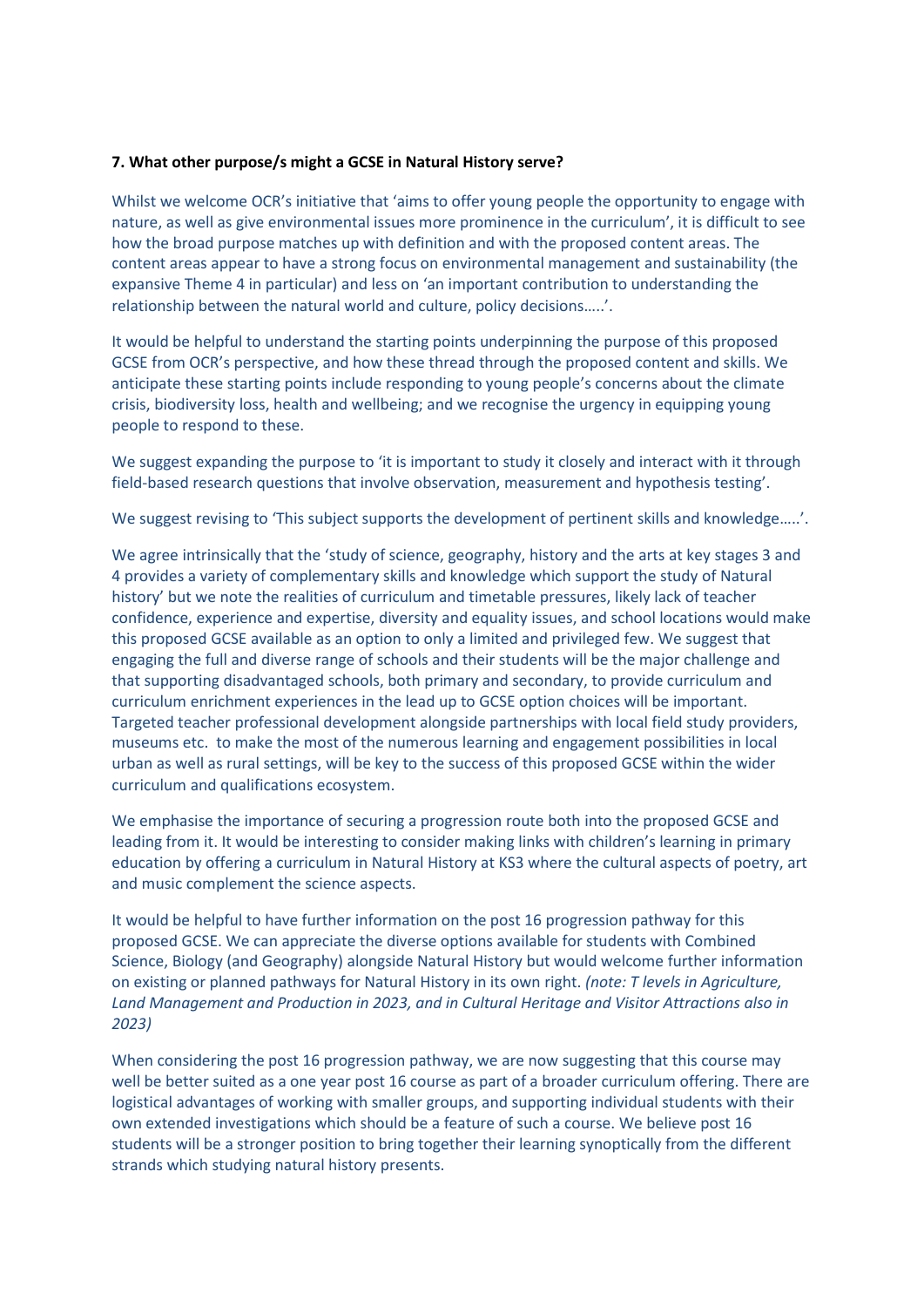Scope

# 8. We are referring to all life on Earth where we say flora and fauna. To what extent do you agree **with the following statement?**

## **It is important that a GCSE Natural History qualification covers:**

Local flora/fauna Strongly agree

National flora/fauna Agree

International flora/fauna Agree

Strongly disagree The Disagree Neither agree nor disagree Neither agree nor disagree Strongly agree Strongly agree Strongly agree Strongly agree Strongly agree Strongly agree Strongly agree Strongly agree Strongly agree St **9. If you have further comments on question 8 please add them below.**

## We suggest broadening to include a time dimension from fossil and fossil environment evidence.

In this section we'd like to understand what content you would expect to see in a Natural History GCSE to make it an interesting and purposeful qualification for students.

(Please note, the Department for Education is responsible for creating the subject content should this new GCSE be approved.)

To help explore what content you would expect, we have identified below **five possible content themes**. Alongside each theme we have added some exemplification for potential content that could be covered.

## **Theme 1: The natural shaping of the world**

Potential content areas for this theme (non-exhaustive):

- Why are landscapes as they are?
- Pangea
- Plate tectonics (vertical as well as lateral movement, e.g. giving rise to marine fossils at high altitude)
- Island formation by volcanic activity
- Ice ages/glaciation
- Distinctive landscapes (e.g. limestone pavements, glacial valleys)
- Natural changes over time and the impact on flora and fauna.

# **10. To what extent do you agree this theme should be included in a GCSE Natural History qualification?**

Strongly Disagree The Disagree Neither Agree nor Disagree Agree

11. Is there any other content you would expect to see covered in this theme at GCSE level? Please **add below.**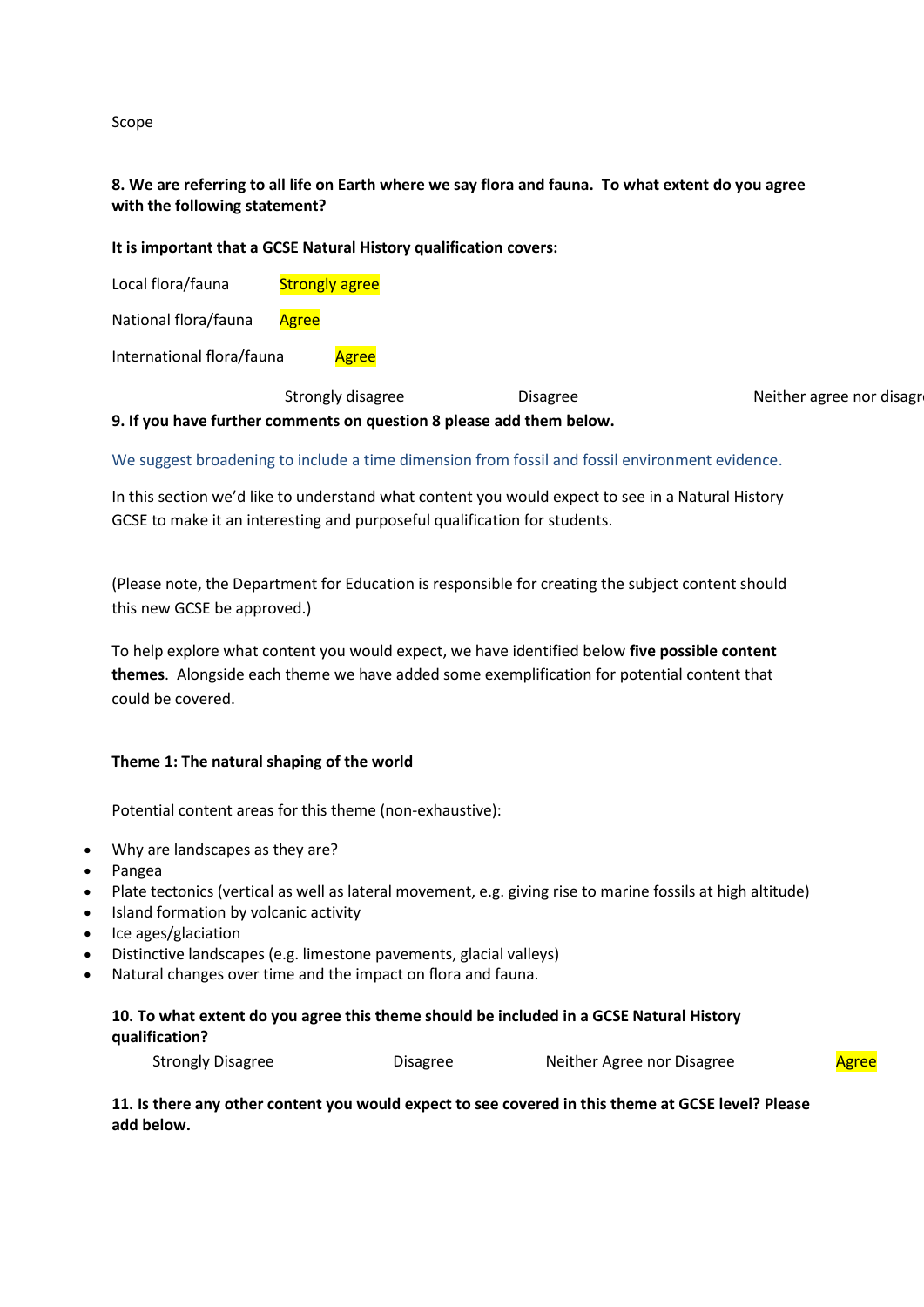We suggest renaming this theme, and the other themes, to reflect a key idea, so it is easier to understand where and how the content contributes to the key idea.

We suggest rephrasing the first bullet point to 'Why are modern landscapes and environments as they are?' - since natural history habitats embrace much more than landscape; they include underlying rock type, soils, slopes, aspect, variability and interconnectedness.

A study of Pangea should be included in a study of plate tectonics.

Volcanic island formation is also related to plate tectonics - as is mountain-building giving high altitude habitats.

Plate tectonics controls oceanic circulations and characteristics of continental shelves, as well as lowland and upland areas - all crucially affecting habitats.

12. Is there any content you do not think would be appropriate to cover for this theme at this level?

### **Theme 2: Life in the early world**

Potential content areas for this theme (non-exhaustive):

- Evidence of the early world in modern landscapes
- **Dinosaurs**
- The rise of mammals
- Fossil records (the Jurassic coast)
- Fossil plants and piecing ecologies together
- Evolution
	- **13. Do you agree this theme should be included in a GCSE Natural History qualification?** Strongly Disagree **Disagree** Disagree Neither Agree nor Disagree Agree

## 14. Is there any other content you would expect to see covered in this theme at GCSE level? Please **add below.**

We suggest renaming this theme, and the other themes, to reflect a key idea, so it is easier to understand where and how the content contributes to the key idea.

Suggested content for this theme could include:

Evidence for the early world in the geological record, preservation of fossil records, analysis of fossil records including examples from the list above, the impact of plate tectonic change and climate change on the fossil record (including the Palaeocene/Eocene thermal maximum and the ice ages).

# 15. Is there any content you do not think would be appropriate to cover for this theme at this **level? Please add below.**

**Theme 3: Flora and fauna**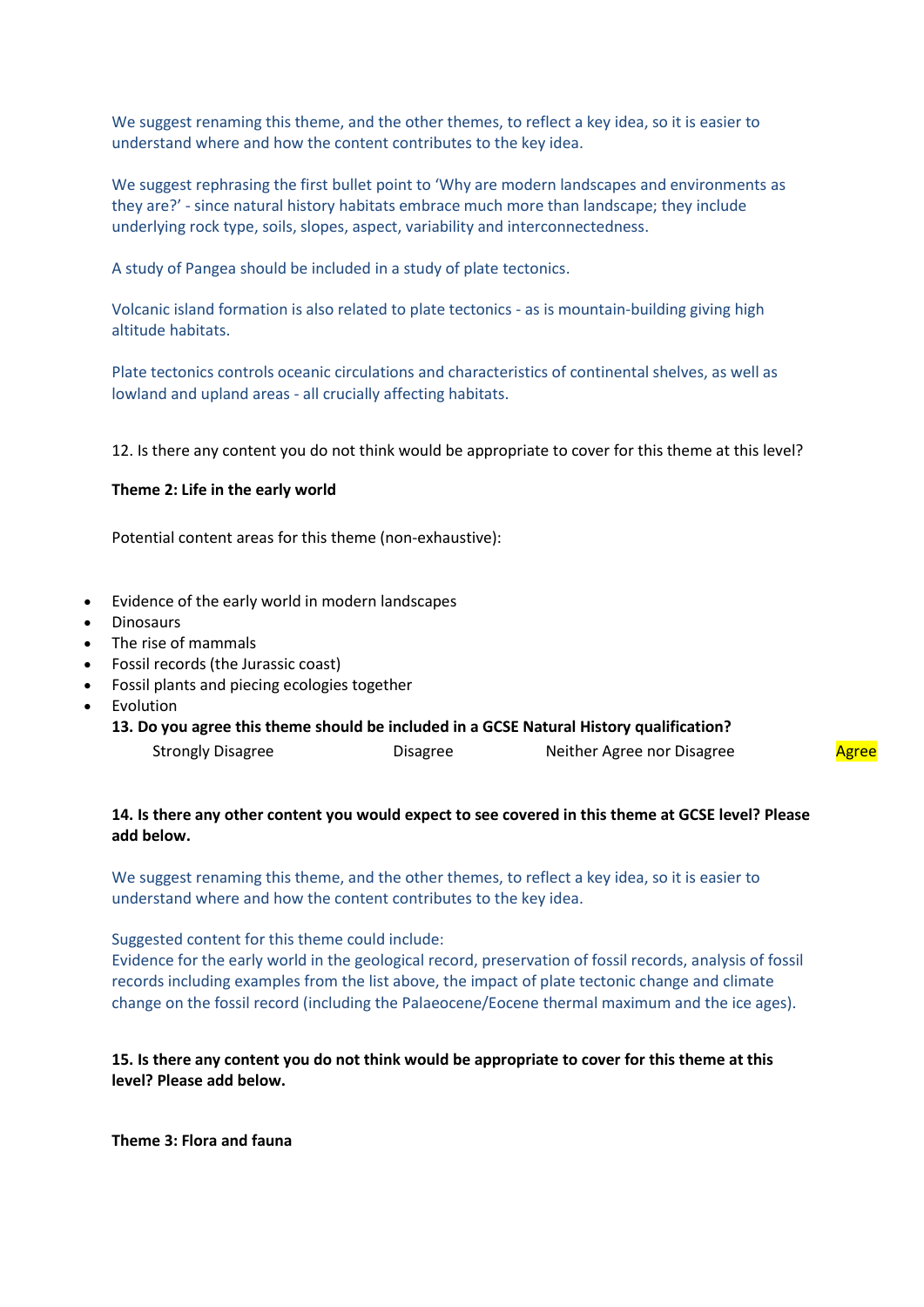Potential content areas for this theme (non-exhaustive)

- Inter-relationships; understanding of biodiversity
- Humans being part of the natural world and reliant upon it
- Habitats (world versus local, urban versus rural)
- Basic knowledge of terrestrial/aquatic organisms (animals, plants, fungi etc.)
- Taxonomies/classification
- Organisms of the British Isles
- Practical uses of flora/fauna past and present (e.g. medicine, manufacturing)
- Ecology

## **16. Do you agree this theme should be included in a GCSE Natural History qualification?**

# 17. Is there any other content you would expect to see covered in this theme at GCSE level? Please **add below.**

We suggest renaming this theme, and the other themes, to reflect a key idea, so it is easier to understand where and how the content contributes to the key idea.

We suggest adding 'environment' to 'habitats' in the third bullet point, as outlined in our response to question 5.

We suggest that organisms of the British Isles would include both past and present.

# 18. Is there any content you do not think would be appropriate to cover for this theme at this **level? Please add below.**

## **Theme 4: Human impact on the world**

Potential content areas for this theme (non-exhaustive):

- Impact of humans on ecosystems/habitats
- Climate change (e.g. impact on flora/fauna)
- Land management practices (impact on flora and fauna)
- Effects of introducing non-native species (e.g. harlequin ladybirds, Rhododendron)
- How different communities around the world (especially indigenous peoples) have developed sustainable ways to live
- Farming methods
- Impact of diet choices for land usage and environmental impact
- Conservation methods/measures
- Methods of tracking/monitoring organisms
- Controlling invasive species
- Nature reserves/marine reserves
- Introduction of grazing to encourage biodiversity (e.g. in woodland)
- Species reintroduction (e.g. wolves, beavers, red kites)
- Impacts of losing our natural history (past and present)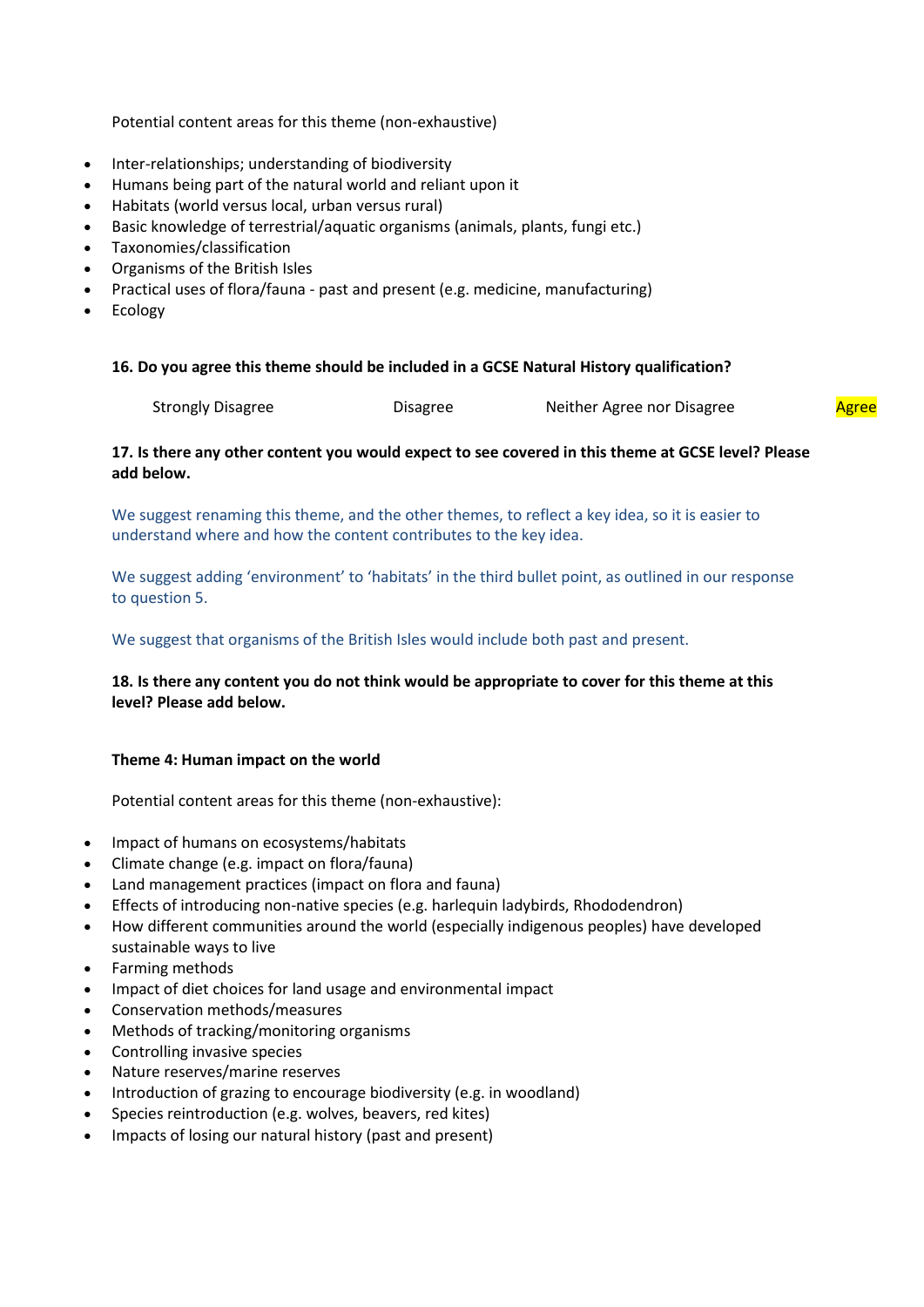### **19. Do you agree this theme should be included in a GCSE Natural History qualification?**

Strongly Disagree **Disagree** Disagree Neither Agree nor Disagree Agree

# 20. Is there any other content you would expect to see covered in this theme at GCSE level? Please **add below.**

This appears to be a large and content heavy theme and with some overlap with Theme 3. It would be helpful to identify the key ideas coming through these themes and to review which content fits most appropriately where and how.

### We suggest including phenology.

# 21. Is there any content you do not think would be appropriate to cover for this theme at this **level? Please add below.**

### **Theme 5: Our changing view of the world**

Potential content areas for this theme (non-exhaustive):

- Description, interpretation and classification of the natural world over time (from cave paintings to natural history documentaries)
- Land usage conflict
- How the natural world is depicted
- Changing cultural views on the natural world over time (e.g. whale hunting versus whale watching holidays)
- Natural history and culture (influence and aspiration drawn from the environment)
- Representation in art and literature (e.g. poetry).

#### **22. Do you agree this theme should be included in a GCSE Natural History qualification?**

## 23. Is there any other content you would expect to see covered in this theme at GCSE level? Please **add below.**

This theme appears to be the least developed. We suggest the inclusion of colonisation, environmental politics, cultural (spiritual and recreational) ecosystem services, the changing role of museums and public outdoor spaces. This theme, more than the others, has the potential to make this proposed GCSE distinctive.

# 24. Is there any content you do not think would be appropriate to cover for this theme at this **level? Please add below.**

**25. In this section we have shared some ideas for possible content themes. Is there a theme that you would expect to be included in GCSE Natural History that we didn't list?** 

Yes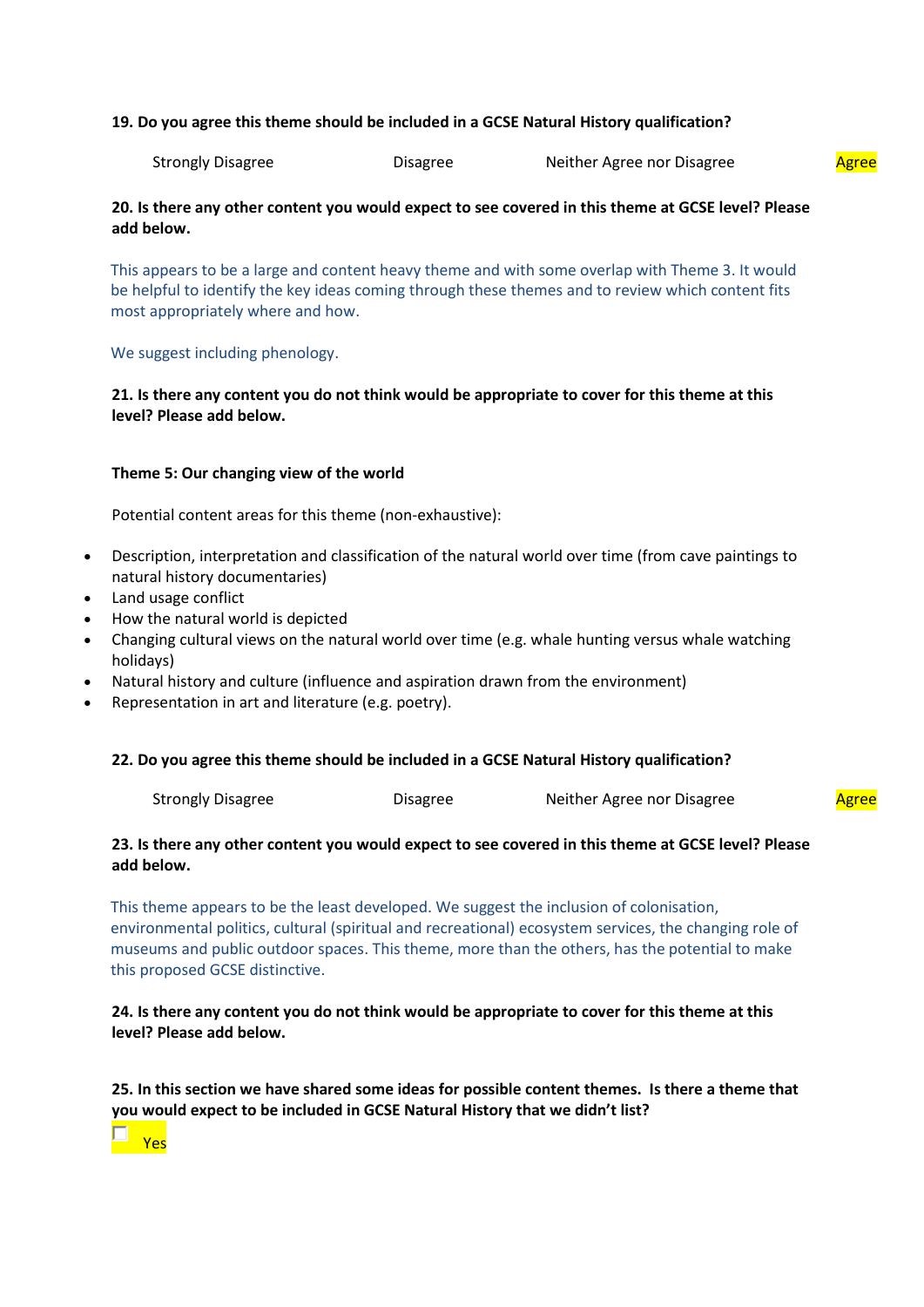#### $\Box$ No

# 26. If you answered yes, please describe what this theme should be and why you think it should be **included.**

Please see previous comments about the importance of identifying themes as key ideas which are explored through their content areas and enable students to develop and apply the appropriate skills for any particular theme.

In response to Question 27, we believe all the themes are important and we would not wish to rank them.

# 27. On a scale of 1–5, please rank the themes below in terms of importance for inclusion in a GCSE **Natural History qualification.**

#### **1 = most important, 5 = least important**

 $1$  2 3

In this section we would like to explore what key skills you think would be important for a GCSE in Natural History.

# 28. To what extent do you agree that an element of outdoor study should be an important part of **a GCSE in Natural History?**

| <b>Strongly Disagree</b><br>Neither Agree nor Disagree<br>)isagree<br><u>Agree</u> |
|------------------------------------------------------------------------------------|
|------------------------------------------------------------------------------------|

If you wish to add further comments for this question please add below.

The investigative fieldwork potential of this proposed GCSE should not be underplayed. This will be one of the distinguishing features. We stress, however, that whole organism biology and fieldwork should not be diluted in Biology and Combined Science GCSEs as a consequence in a future curriculum reform. Indeed, we expect that key aspects of this proposed GCSE, and particularly on environmental education and sustainability, are introduced and embedded into KS2 and KS3 science and geography so that all young people can benefit from these learning opportunities. This would also ensure a more natural progression into GCSE Natural History for those students considering this option if offered. We expect that this proposed GCSE would not form part of the E Bacc performance measure but would welcome clarification at these early stages of the proposals.

## **29. How important are observation and recording skills as part of a GCSE in Natural History?**

Examples include:

- Use and understand classification systems
- Identify and describe diversity at different levels of scale to understand complexity and change
- Document and record evidence collected in the field, e.g. through use of illustration, photographic/film portfolios, field notebooks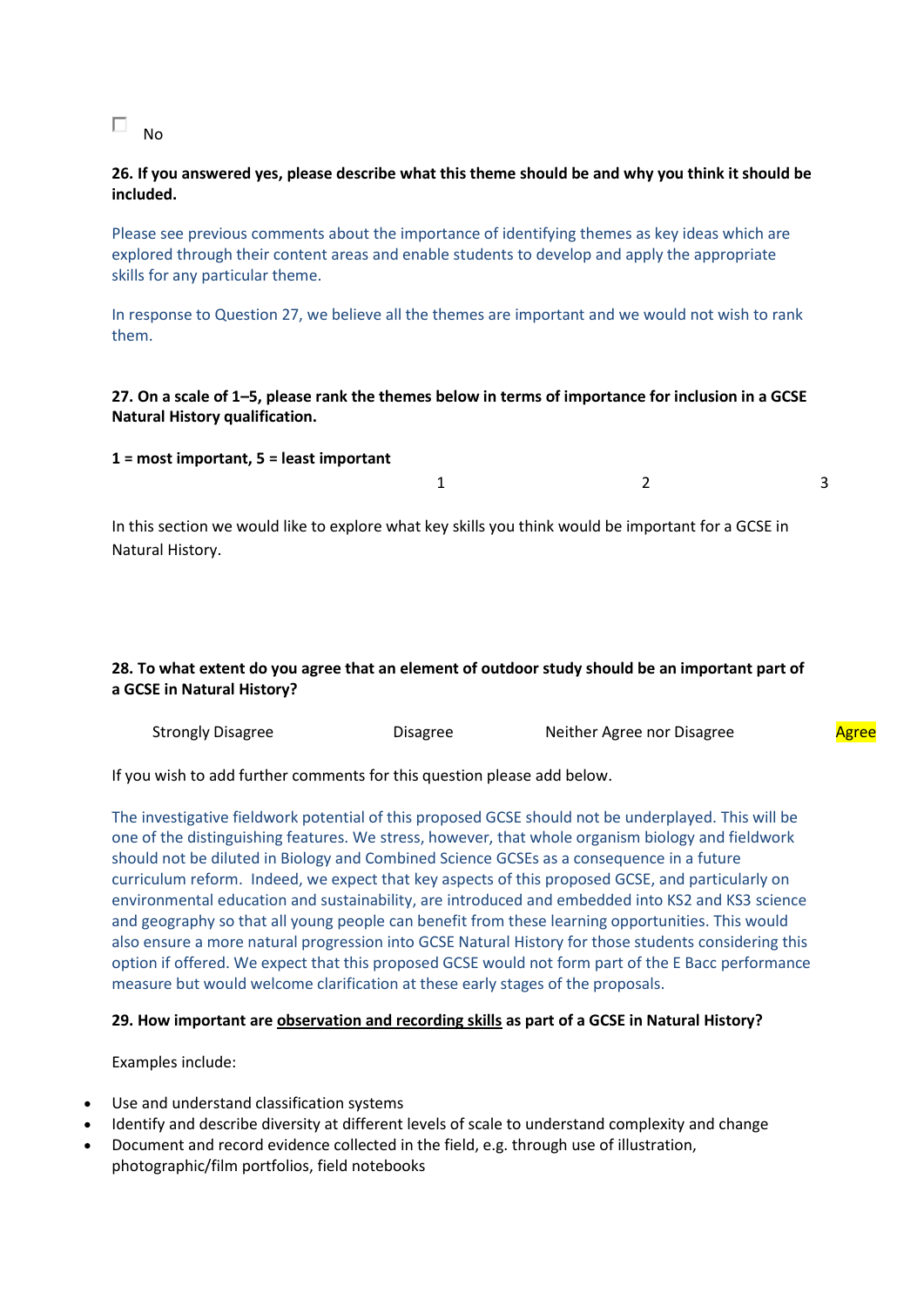Preservation/recording/cataloguing/curation of specimens

|                                                                                                                       | Preservation/recording/cataloguing/curation or specifiens                                                                                                                                                                                                                                                                                                                                                                                                                                  |           |          |               |  |  |  |  |
|-----------------------------------------------------------------------------------------------------------------------|--------------------------------------------------------------------------------------------------------------------------------------------------------------------------------------------------------------------------------------------------------------------------------------------------------------------------------------------------------------------------------------------------------------------------------------------------------------------------------------------|-----------|----------|---------------|--|--|--|--|
|                                                                                                                       | <b>Very Important</b>                                                                                                                                                                                                                                                                                                                                                                                                                                                                      | Important | Not sure | Not important |  |  |  |  |
|                                                                                                                       | 30. How important are monitoring skills as part of a GCSE in Natural History?                                                                                                                                                                                                                                                                                                                                                                                                              |           |          |               |  |  |  |  |
|                                                                                                                       | <b>Examples include:</b>                                                                                                                                                                                                                                                                                                                                                                                                                                                                   |           |          |               |  |  |  |  |
| $\bullet$<br>$\bullet$<br>$\bullet$                                                                                   | Safe use of techniques for monitoring/detecting organisms. For example: Longworth traps, moth<br>traps, camera traps, satellite tags, methods for monitoring reptiles, using photographs, bat<br>detectors, bird ringing, etc.<br>Use of indirect evidence (e.g. signs, tracks, landscape analysis)<br>Use of Identification charts                                                                                                                                                        |           |          |               |  |  |  |  |
|                                                                                                                       | Very important                                                                                                                                                                                                                                                                                                                                                                                                                                                                             | Important | Not sure | Not important |  |  |  |  |
|                                                                                                                       | 31. How important are cartographic skills and use of digital methods as part of a GCSE in Natural<br>History?                                                                                                                                                                                                                                                                                                                                                                              |           |          |               |  |  |  |  |
|                                                                                                                       | Examples include:                                                                                                                                                                                                                                                                                                                                                                                                                                                                          |           |          |               |  |  |  |  |
| $\bullet$<br>$\bullet$<br>$\bullet$                                                                                   | Use and understand Geographical Information Systems (GIS)<br>Use and understand digital data collection methods<br>Interpretation and analysis of mapped data/information                                                                                                                                                                                                                                                                                                                  |           |          |               |  |  |  |  |
|                                                                                                                       | Very important                                                                                                                                                                                                                                                                                                                                                                                                                                                                             | Important | Not sure | Not important |  |  |  |  |
|                                                                                                                       | 32. How important are data skills as part of a GCSE in Natural History?                                                                                                                                                                                                                                                                                                                                                                                                                    |           |          |               |  |  |  |  |
|                                                                                                                       | Examples include:                                                                                                                                                                                                                                                                                                                                                                                                                                                                          |           |          |               |  |  |  |  |
| $\bullet$<br>$\bullet$<br>$\bullet$<br>٠<br>٠<br>٠<br>٠                                                               | Methods of tabulating and manipulating data<br>Methods of representing data graphically<br>Interpreting and analysing data<br>Validity and reliability of results<br>Understand appropriate sample sizes<br>Use of approximation<br>Interpretation and analysis of visual imagery (art, photographs, diagrams)<br>Understanding of bias in written and visual representations of the natural world<br>Critical thinking, ability to be critical about data/statistics on the natural world |           |          |               |  |  |  |  |
|                                                                                                                       | Very important                                                                                                                                                                                                                                                                                                                                                                                                                                                                             | Important | Not sure | Not important |  |  |  |  |
|                                                                                                                       | 33. How important are research skills as part of a GCSE in Natural History?                                                                                                                                                                                                                                                                                                                                                                                                                |           |          |               |  |  |  |  |
|                                                                                                                       | Examples include:                                                                                                                                                                                                                                                                                                                                                                                                                                                                          |           |          |               |  |  |  |  |
| Understand the selection and justification of a research topic<br>٠<br>Explore and understand the process of research |                                                                                                                                                                                                                                                                                                                                                                                                                                                                                            |           |          |               |  |  |  |  |

- Use of primary and secondary sources of information
- Presentation methods of research findings
- Recording sources used e.g. bibliography